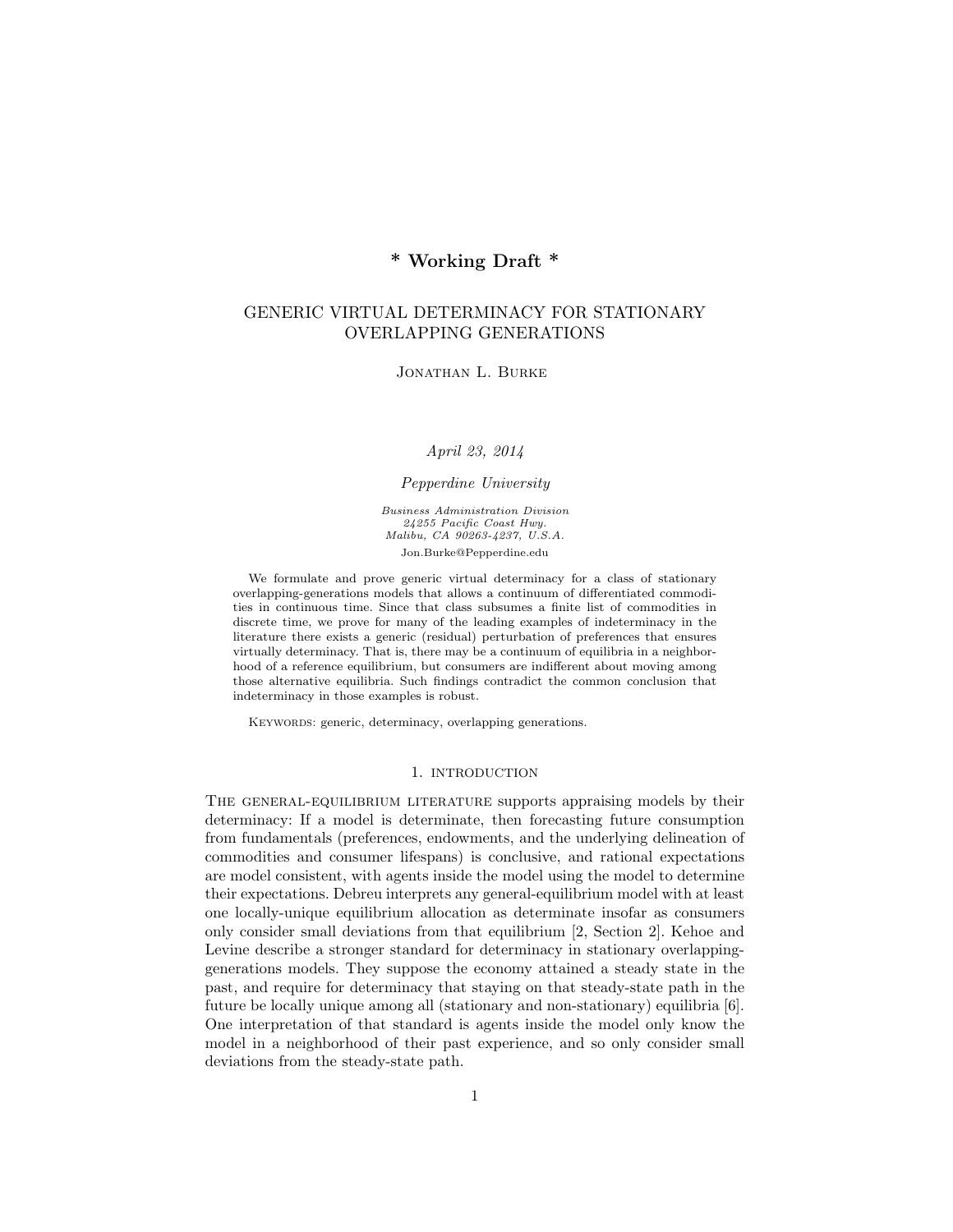The literature finds many classes of models are generically determinate when there is a fixed, finite population of consumers for all time [2]; but many other models may be indeterminate when there is an infinite population of overlappinggenerations of consumers spread through time [4, 7, 8]. To illustrate the latter possibility, consider stationary, pure-exchange overlapping-generations models with one consumer per generation, two  $(40$ -year) periods per lifetime, and a single type of consumption good (food) available only in the exact middle of each period (lunch). Under standard conditions, Gale shows almost every such model has two steady states (autarky and the Golden rule), and one steady state is locally unique and the other is not  $[4]$ <sup>1</sup>. For the latter steady state, there are a continuum of nearby non-stationary equilibrium allocations of "lunch" consumption. Under Kehoe and Levine's standard, the model is thus determinate if exogenous, past consumption were the locally-unique steady state; but indeterminate if past consumption were the other state.

Standard analysis in the literature suggest such indeterminacy is robust since it remains after any suitably-small perturbation of preferences and endowments for lunch consumption. However, Burke selects one of Gale's models and finds indeterminacy is not robust to perturbing all fundamentals: preferences, endowments, and the underlying delineation of commodities. The perturbation of Gale's model increases the number of goods per period by judiciously splitting the single good (lunch) into two close substitutes (*lunch* and *dinner*) [1]; it allows a continuum of equilibrium allocations in a neighborhood of the past steady state, but ensures consumers are indifferent between staying on the steady-state path or moving to any one of those alternative equilibria. The perturbation thus changes the model from indeterminate to virtually determinate. The current paper advances that analysis in three ways that make determinacy among overlapping generations more like determinacy among a fixed, finite population of consumers.

First, the current paper makes the perturbation of the selected Gale model fit standard analysis by adapting to overlapping generations the commoditydifferentiation model of Jones [5], then embedding both the original 1-good model and the perturbed 2-good model as special cases of a single model with a continuum of commodities differentiated by their moment of availability in continuous time. The perturbation that changes indeterminacy to virtual determinacy perturbs preferences and endowments, but not the delineation of commodities. The embedded 1-good model (our Example 1) has a total endowment of 3 units of lunch and 0 of dinner, and the embedded 2-good model (Example 2) divides that 3 units between lunch and dinner.

Second, the current paper develops similar perturbations that ensure virtual determinacy in a universe of economic models that accommodates a continuum

<sup>&</sup>lt;sup>1</sup>In particular, having every steady state locally unique is exceptional; it only happens when there is a unique equilibrium. Overlapping-generations analysis thus differs from Debreu's analysis for a finite number of consumers and goods, where the sufficient conditions found for guaranteeing at least one equilibrium is locally unique are the same as the conditions guaranteeing every equilibrium is locally unique [2].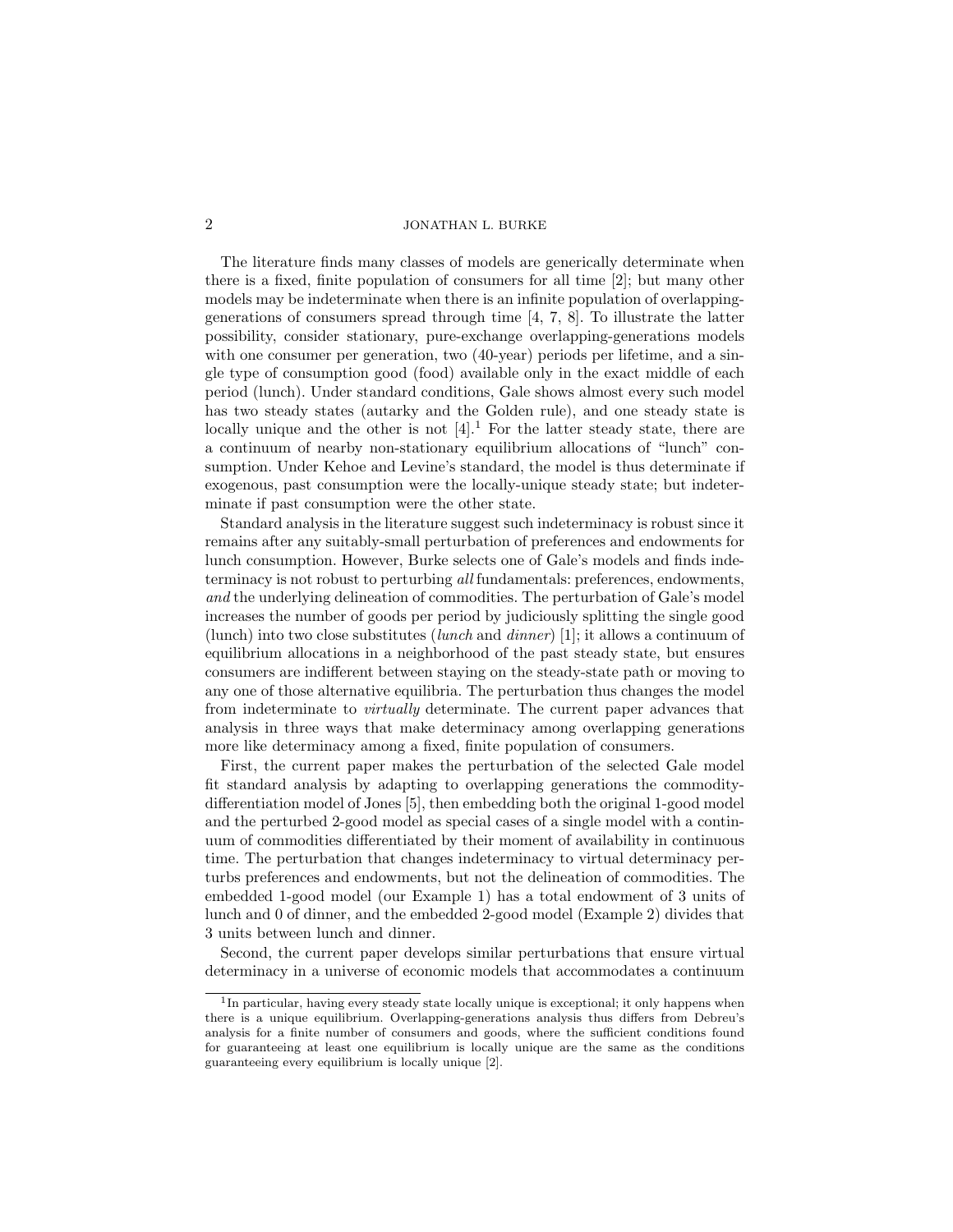of differentiated commodities in continuous time. That includes, as embedded special cases, all examples in the literature based on a fixed, finite number of commodities available in discrete time [4, 7, 8].

Third, the current paper develops a completely metrizable space of economic models and shows virtual determinacy holds for a residual set of models. That perturbations that ensure virtual determinacy are thus generic. Further, the equilibrium correspondence is virtually continuous, meaning indeterminacy returns slowly if the economic model is perturbed out of the virtually-determinate residual set.

The current paper is restricted, however, to stationary models and assumed intertemporal local substitution, where consumption at nearby moments in time must be close substitutes. We thus do not address indeterminacy based on continuous-time preferences defined by an integral of instantaneous strictlyconcave utility functions. For example, Demichelis and Polemarchakis analyze determinacy for preferences defined by logarithmic instantaneous utility functions [3]. Such preferences violate intertemporal local substitution because the integral is negative infinity if consumption were ever zero over any brief time interval, regardless of consumption at all other times. It may be that determinacy properties of models depends on the local substitution of their preferences.

Because of our restriction to preferences and endowments that are stationary across past, present and future generations, we offer the current paper as a prototype for the analysis of equilibrium in general overlapping-generations models satisfying intertemporal local substitution. Our positive generic determinacy result should provoke the study of determinacy for nearly stationary economies, such as appear in comparative-statics exercises.

Section 2 adapts to overlapping generations the commodity differentiation model of Jones [5], including the definition of an economy and a simple illustration of indeterminacy (Example 1). Section 3 defines virtual determinacy of an "economy", and finds a perturbation that changes Example 1 from indeterminate to virtually determinate (Example 2). Section 4 defines a completely metrizable space of economies and states the main result (Theorem 4.1) that generic economies are "virtually determinate". Section 5 generalizes results to subsume most indeterminacy examples in the literature based on a fixed, finite number of commodities in discrete time. Finally, proofs are in two appendices.

# 2. ECONOMIES AND EQUILIBRIA

This section adapts the commodity differentiation model of Jones [5] to an infinite sequence of overlapping generations. We carefully define economies and equilibria, then embed one of Gale's models [4] to illustrate indeterminate equilibria in a canonical case of a continuum of differentiated commodities.

Births and deaths occur at discrete time periods  $t \in \mathbb{Z} := \{0, \pm 1, ...\}$ . Throughout the paper, preferences and endowments are stationary across generations.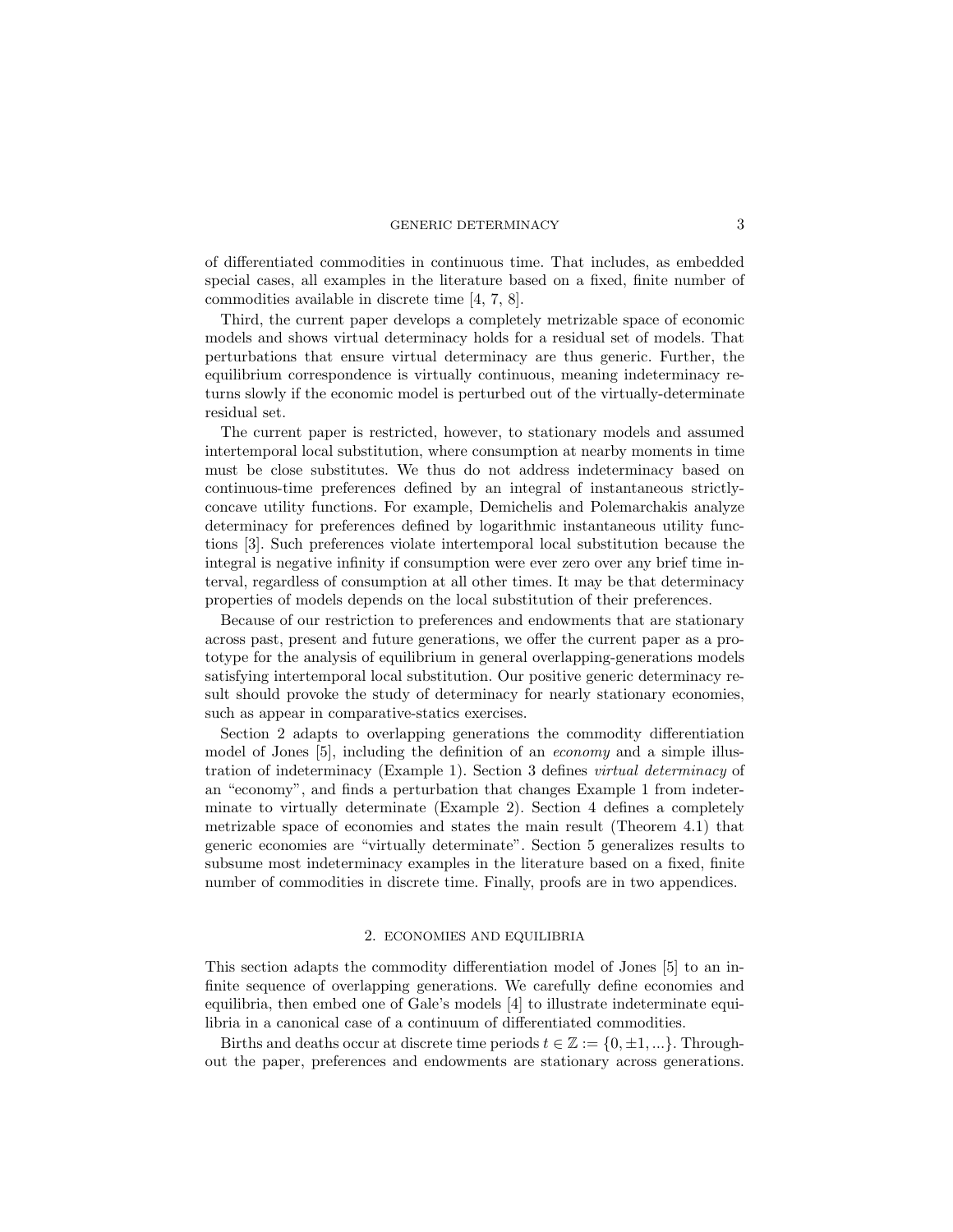And until Section 5, there is only one consumer (one type of consumer) per generation, and are only two time periods per lifetime.

At each time period  $t \in \mathbb{Z}$ , there are a continuum of differentiated commodities indexed by an arbitrary compact metrizable space X. Fix any metric  $d<sub>X</sub>$  inducing the topology on X. The canonical case is  $X := [0, 1]$ , with either x in X specifying one of a continuum of types of commodities available at discrete period  $t$ , or  $x$ in X specifying one moment in continuous time within period  $t$ . In the latter case, only one type of commodity is available,  $x = 0$  is the beginning of the time period;  $x = .5$ , the middle; and  $x = 1$ , the end.<sup>2</sup> Other cases include  $X := \{1, ..., N\} \times [0,1]$  for N types of commodities in continuous time, and  $X := [0, 1] \times [0, 1]$  for a continuum of types in continuous time.

At each time t, a **commodity** is an element  $x$  in  $X$ , and a commodity **bundle** is a finite signed Borel measure on X. Let  $M(X)$  denote the vector space of such measures on X, and  $M^+(X)$  the cone of positive measures. Under positive bundle  $\mu$ , interpret  $\mu(B)$  as the total amount of commodities having characteristics in the Borel subset  $B \subset X$ . In the canonical case, the Dirac measure  $\delta_x$  ( $\delta_x(B) = 1$ if  $x \in B$ , 0 otherwise) is a "gulp" of 1 unit at moment  $x \in X$ , and a measure  $\mu$ that is absolutely continuous (with respect to Lebesgue measure  $\lambda$ ) is a "sip".

Consumer  $t \in \mathbb{Z}$  lives in time periods t and  $t + 1$ . Consumer t chooses pairs  $c = (\mu, \nu)$  of bundles, with  $\mu \in M^+(X)$  at time  $t$  and  $\nu \in M^+(X)$  at time  $t + 1$ . Let  $L := M(X) \times M(X)$  denote the **consumption set** of such lifetime bundles, and  $L^+$  the cone of positive bundles. Represent preferences by a **utility** function u over  $L^+$ . Consumer t has an initial commodity **endowment**  $e = (\alpha, \beta) \in L^+$ . To keep notation straight, note: Greek letters  $\mu, \nu, \alpha, \beta, ...$  denote commodity bundles in  $M(X)$ , and Roman letters  $x, c, e, \dots$  denote either pure commodities in  $X$  or pairs of bundles in  $L$ .

At each time  $t$ , prices are a continuous function on the commodity type space X. Let  $\mathcal{C}(X)$  be the Banach space of such functions on X, and  $\mathcal{C}^{+}(X)$  the cone of positive functions. Given price p in  $\mathcal{C}(X)$  and bundle  $\mu$  in  $M(X)$ , value is defined in the usual way as a bilinear product

(1) 
$$
p \cdot \mu = \int_X p(x) d\mu(x)
$$

In particular, when consumption is a finite sum of gulps  $(\mu = \sum_i m_i \delta_{x_i}),$ 

$$
p \cdot \mu = \sum_{i} p(x_i) m_i
$$

and when  $\mu$  is absolutely continuous in the canonical case  $(\mu(B) = \int_B f(x) dx)$ ,

$$
p \cdot \mu = \int_X p(x) f(x) dx
$$

<sup>2</sup>The continuous time interpretation requires careful treatment of consumption since the last moment in period t is the same as the first moment in period  $t + 1$ .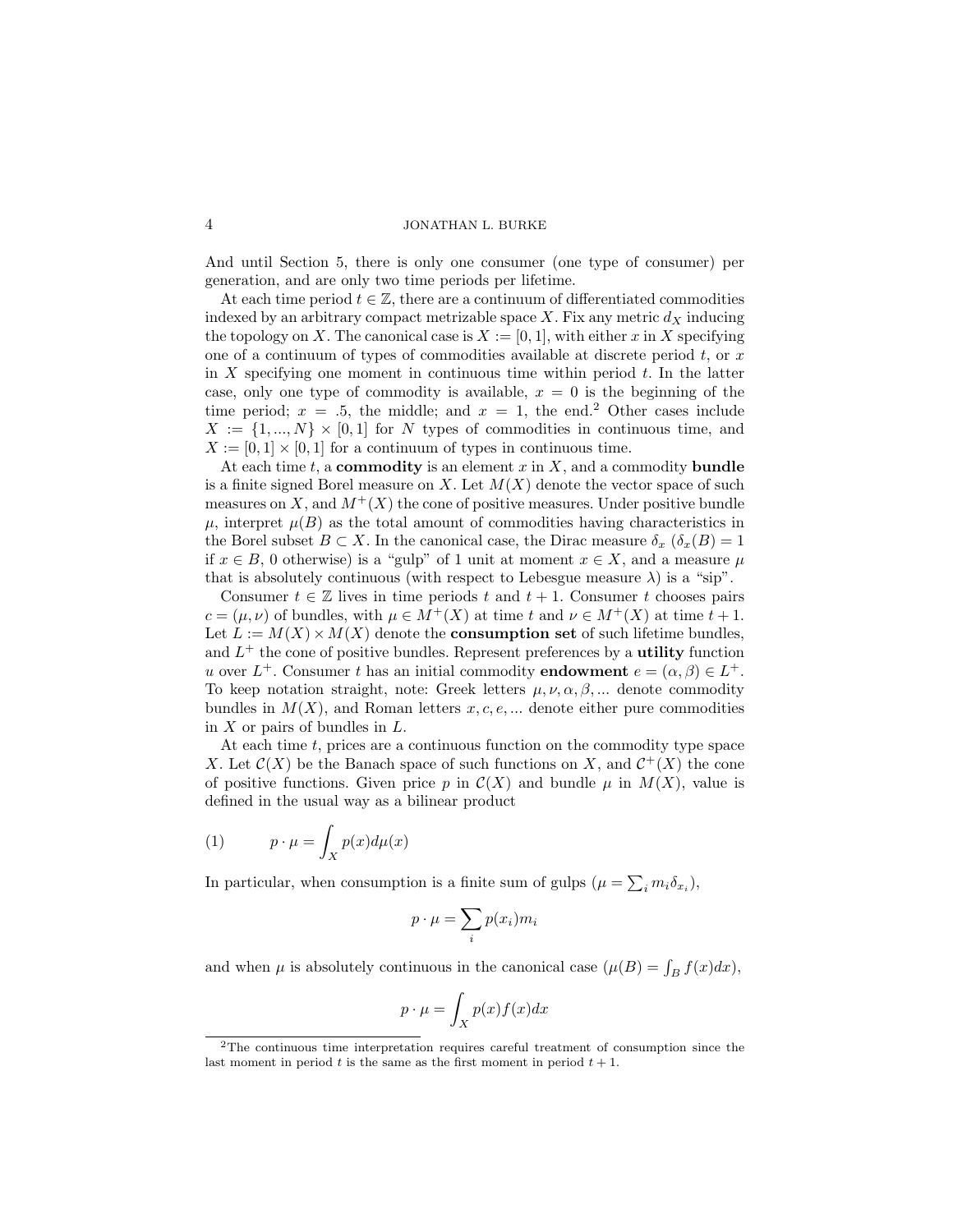A **price system** is a sequence  ${p_t}_{t \in \mathbb{Z}}$  of positive within-period price functions  $p_t \in C^+(X)$ . A "price system" is **stationary** when  $p_t = R^t \bar{p}$  for some discount factor  $R > 0$ .

Given an initial endowment  $e = (\alpha, \beta)$ , an **allocation** is a sequence  $\{c_t\}_{t \in \mathbb{Z}}$  of consumption  $c_t = (\mu_t, \nu_t) \in L^+$  that balances materials in each period t, when the old Consumer  $(t-1)$  trades with the young Consumer t:

$$
(2) \qquad \nu_{t-1} + \mu_t = \beta + \alpha \qquad (t \in \mathbb{Z})
$$

Given a utility function and an endowment, a steady state is an allocation that is stationary  $(c_t = \bar{c})$  and supported by a stationary price system in the sense that lifetime consumption  $\bar{c} = (\bar{\mu}, \bar{\nu})$  by each consumer maximizes utility  $u(c)$ over all consumption  $c = (\mu, \nu) \in L^+$  satisfying the budget constraint

$$
(3) \qquad \bar{p} \cdot \mu + R \, \bar{p} \cdot \nu \leq \bar{p} \cdot \alpha + R \, \bar{p} \cdot \beta
$$

The fundamental requirement for determinacy is whether an economy that attained a steady state in the past necessarily stays on that path in the future. Hence, define an **economy** as a triple  $(u, e, \bar{c})$  of the utility function u over  $L^+$ and endowment  $e = (\alpha, \beta) \in L^+$  of each consumer, and of the past steady state  $\bar{c}$  (3) for  $(u, e)$ . Call an allocation  $\{c_t\}$  for an economy  $(u, e, \bar{c})$  an equilibrium if it is supported by a price system in the sense that

**E.1**: Consumption is at the steady state before period 1:  $(\mu_t = \bar{\mu} \text{ for } t \leq 0, \text{ and})$  $\nu_t = \bar{\nu}$  for  $t \leq -1$ )

**E.2**: Consumption  $\nu_0$  by old Consumer 0 maximizes utility  $u(\bar{\mu}, \nu_0)$  over all consumption  $\nu_0 \in M^+(X)$  satisfying the budget constraint

$$
p_1 \cdot \nu_0 \le p_1 \cdot \beta + S
$$

where  $S$  is a free endogenous parameter that measures the (positive or negative) value of Consumer 0's net savings.<sup>3</sup>

**E.3**: Lifetime consumption  $c_t = (\mu_t, \nu_t)$  by Consumer  $t \geq 1$  maximizes utility  $u(c_t)$  over all consumption  $c_t \in L^+$  satisfying the budget constraint

$$
p_t \cdot \mu_t + p_{t+1} \cdot \nu_t \leq p_t \cdot \alpha + p_{t+1} \cdot \beta
$$

All overlapping-generations models in the literature with a fixed, finite number of types of commodities in discrete time can be embedded into our model as special cases. One embedding simply divides each type of commodity in discrete time into a continuum of perfect substitutes across moments in continuous time. In particular, embedding Gale's models provides simple examples of indeterminacy in the canonical case of a continuum  $X = [0, 1]$  of differentiated commodities [4]:

 $3$ Since our results are that equilibria are determinate, results are stronger by leaving  $S$  free.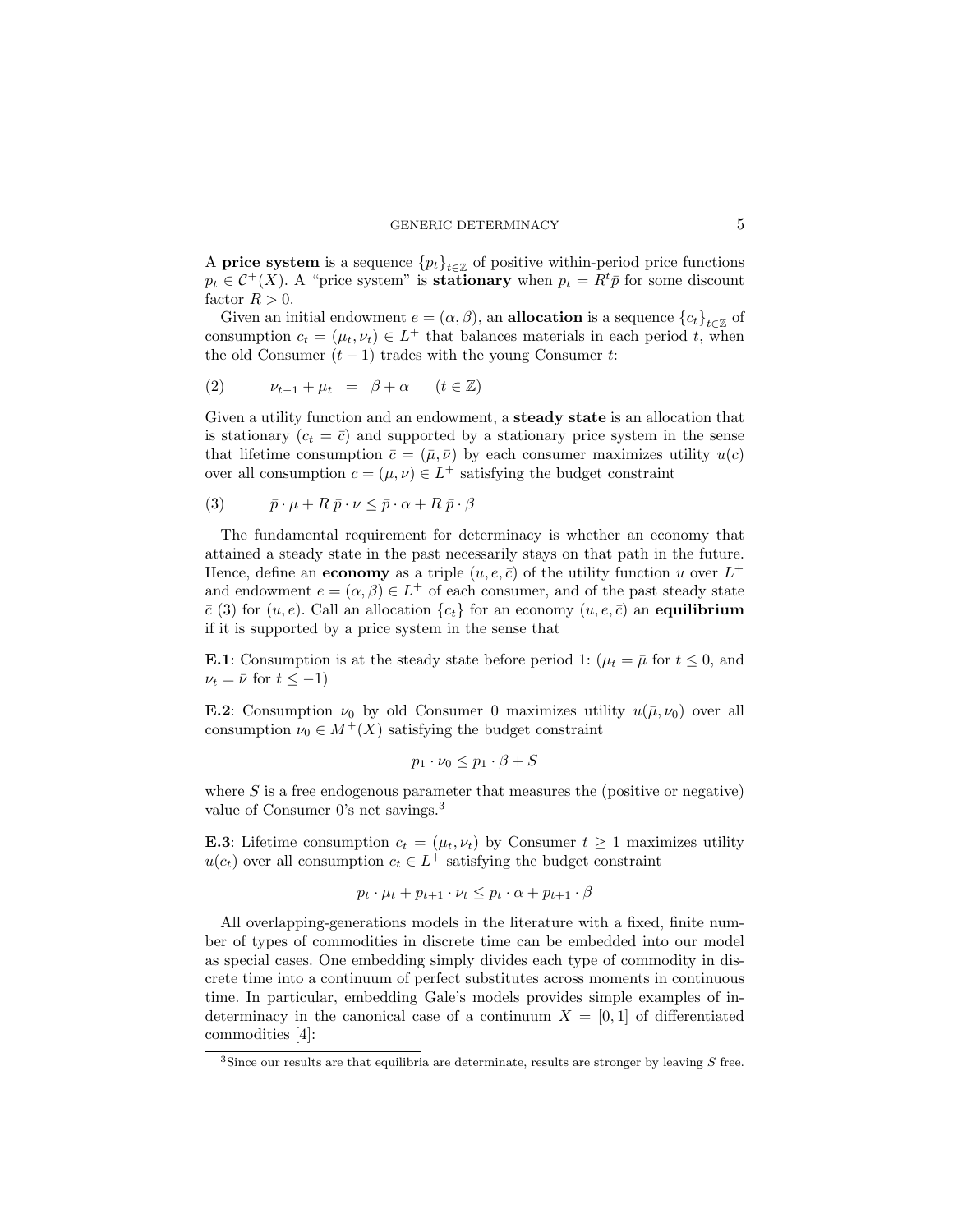**Example 1:** Consider the stationary economy with canonical index  $X = [0, 1]$ , and logarithmic utility

(4) 
$$
u(\mu, \nu) = \ln(\mu(X)) + \ln(\nu(X))
$$

(Genericity analysis in Section 4 excludes such logarithmic utility because it's not finite valued, but that can be fixed with an innocuous perturbation.) Note  $\ln(\mu(X)) = \ln(\int_X d\mu(x))$  is a logarithm of an integral, rather than the more common integral of logarithms. Evidently, the former utility satisfy an extreme form of intertemporal local substitution because consumption across moments  $x \in X$ within a time period are perfect substitutes. In contrast, an integral of logarithms would violate intertemporal local substitution because the integral is negative infinity if consumption were ever zero over any non-degenerate subinterval of  $[0, 1]$ .

Initial endowments are the Dirac measures  $(\alpha, \beta) = (2\delta_{.5}, \delta_{.5})$ ; that is, 2 units are initially available to be "gulped" midway through the first period of life, and 1 unit midway through the second period. Material balance (2) requires  $c_t = (\mu_t, \nu_t) = (m_t \delta_{.5}, n_t \delta_{.5})$  and  $n_{t-1} + m_t = 3$ . Budget-constrained utility maximization (E.3) yields first-order conditions and a budget constraint satisfied by  $c_t = (m_t \delta_{.5}, n_t \delta_{.5})$ , for some price system, when

$$
2=\frac{2}{m_t}+\frac{1}{n_t}
$$

Hence, material balance (2) reduces equilibrium equations to

(5) 
$$
\frac{2}{3 - n_{t-1}} + \frac{1}{n_t} = 2, \quad n_t \in [0, 3]
$$

That first-order difference equation has two stationary solutions:  $n_t = 3/2$  and  $n_t = 1$ . The latter is the autarkic steady state,  $(m_t, n_t) = (2, 1)$ . The stable set of initial values that converge to autarky is [0, 3/2).

Putting it all together, supposing the economy (4) attained the autarkic steady state in the past, the equilibrium in the future need not stay on that path but can jump at time 1 to the solution to the difference equation (5) corresponding to any initial old-age gulp of consumption  $\nu_0 = n_0 \delta_5$  with  $n_0 \in [0, 3/2)$  but  $n_0 \neq 1.$  Q.E.D.

# 3. VIRTUAL DETERMINACY

This section defines virtual determinacy of an economy, and finds a perturbation that changes Example 1 from indeterminate to virtually determinate (Example 2). Compared with the usual notion of local determinacy, virtual determinacy is weaker in that only utility levels are determinate, but the virtual determinacy we establish can be stronger in that the neighborhood of determinacy can be larger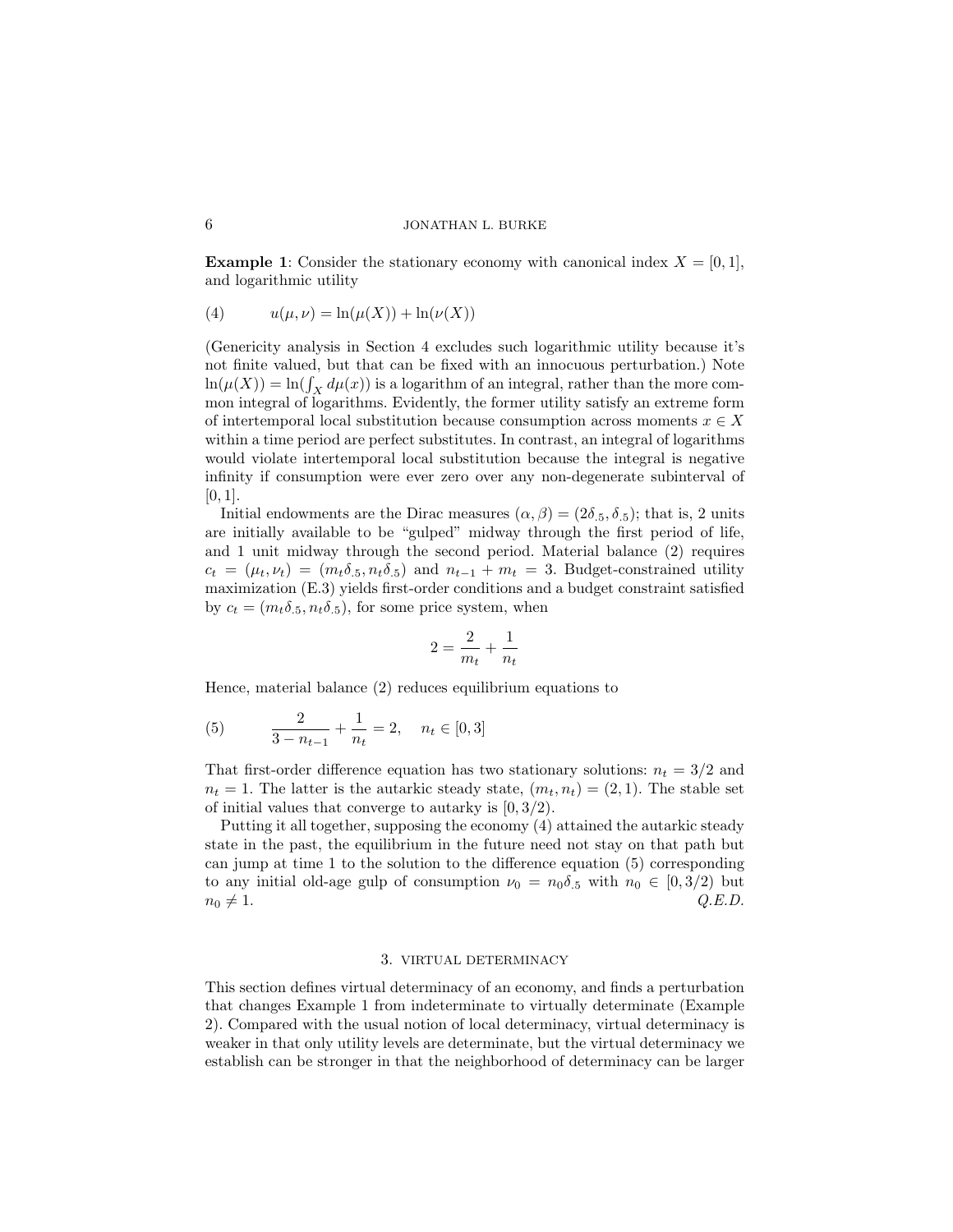### GENERIC DETERMINACY 7

that just an arbitrary open neighborhood. In Example 2, the neighborhood is open and dense in the set of feasible consumption bundles.

To be precise requires defining a topology and a norm over commodity bundles. The Riesz Representation Theorem implies the commodity space  $M(X)$  is the topological dual of the Banach space  $\mathcal{C}(X)$  of continuous functions (endowed with the supremum norm). Throughout this paper, endow the commodity spaces  $M(X)$  and  $L = M(X) \times M(X)$  with the **weak-star** topology, and the positive cone  $L^+$  with the relative "weak-star" topology. Note: the topological space  $L^+$ is then metrizable, but L or  $M(X)$  might not be. Convergence  $\mu_n \to \mu$  of a sequence or net in  $M(X)$  means  $p \cdot \mu_n \to p \cdot \mu$  for each p in  $C(X)$ . That topology is coarser (weaker) than the topology generated by the dual norm, or variation norm. The "variation" norm of a pair positive measures  $c = (\mu, \nu) \in L^+$  is simply the total amount of all commodities,  $|c| = \mu(X) + \nu(X)$ .

Consider any economy  $(u, e, \bar{c})$  and any subset  $C \subset L(e)$  containing  $\bar{c}$ , let

(6) 
$$
\Psi(u, e, \bar{c}, C) = \left\{ \{u(c_t)\} : \{c_t\} \in \prod_{t \in \mathbb{Z}} C \text{ is an equilibrium for } (u, e, \bar{c}) \right\}
$$

denote the set of utility sequences generated by some equilibrium (E.1,E.2,E.3) with each consumption  $c_t \in C$ . Material balance (2) implies all such utility sequences are bounded,  $\Psi(u, e, \bar{c}, C) \subset \ell^{\infty}$ .

D:  $(u, e, \bar{c}, C)$  is **virtually** determinate if the equilibrium utility set  $\Psi(u, e, \bar{c}, C)$ is a singleton.

Evidently, the strength of "virtual determincy" depends on the size of the neighborhood C relative to  $L(e)$ . In the following analysis, C is open-dense (generic) in  $L(e)$ .

The indeterminacy in Example 1 is evidently robust to perturbing preferences but keeping endowments fixed so there is only one commodity available each period; and to perturbing endowments but keeping preferences fixed. The main result of this paper (Theorem 4.1) implies that virtual indeterminacy is not robust to perturbing preferences when there are many commodities available. Finding and analyzing that perturbation for Example 1 requires the following constructions:

• The feasible set of an economy is the set  $L(e) = \{c \in L^+ : c \leq (\beta + \alpha, \beta + \alpha)\}\$ of all lifetime consumption bundles that are part of some allocation.

• For any positive continuous function  $m \in \mathcal{C}(X)$  and any positive measure  $\mu \in M(X)$ , define the **scaled** measure  $m\mu$  by  $m\mu(B) = \int_B m(x) d\mu(x)$ . Notice  $m\mu(X) = m \cdot \mu$ .

Example 2: Perturb Example 1's indeterminacy into virtual determinacy in five steps.

Step 1: Start with Example 1's logarithmic utility and initial endowment of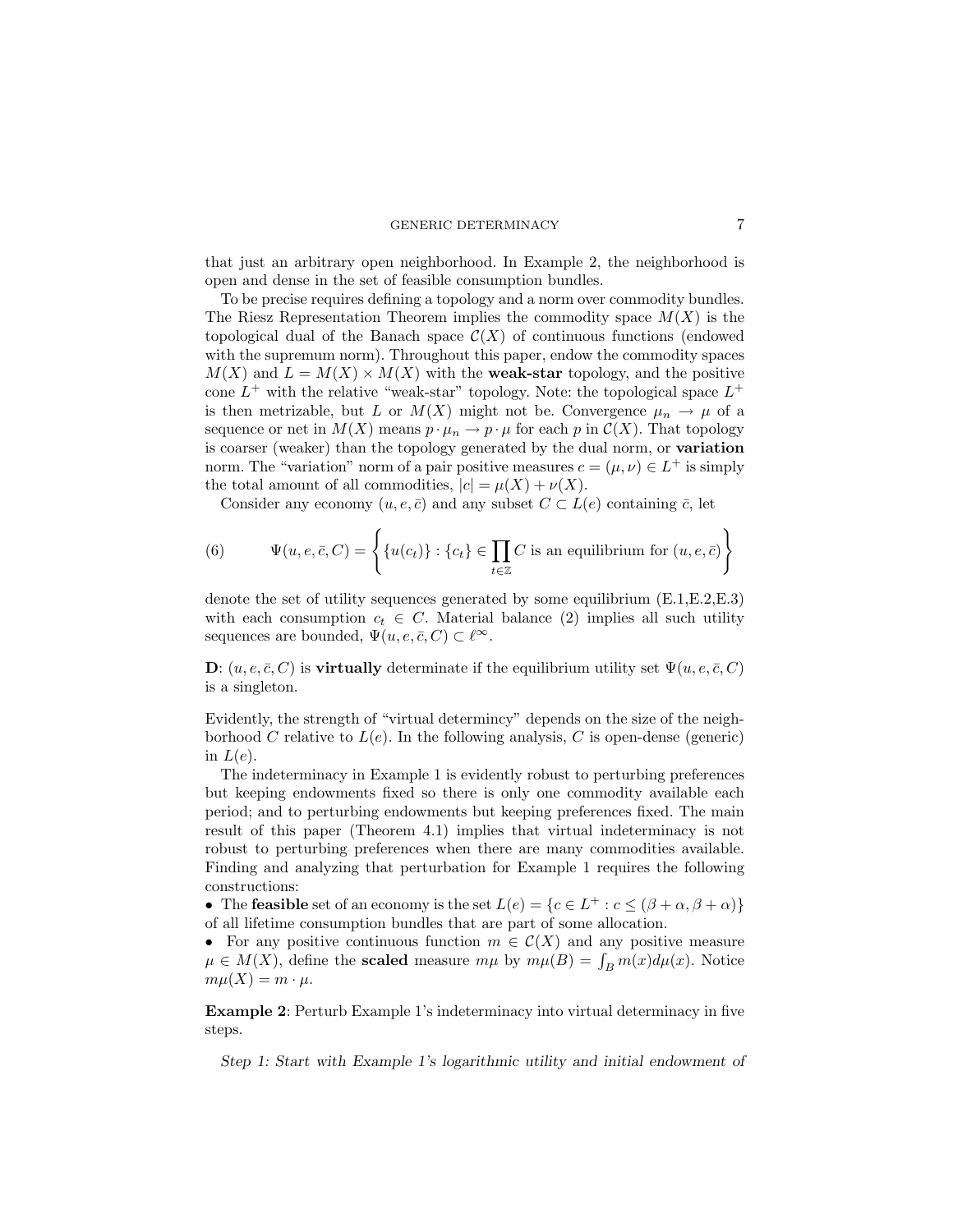food in the midpoint of youth and in the midpoint of old age. Disaggregate endowments so that there is food in at least two disjoint time intervals, lunch and dinner.

Formally, consider the canonical index  $X = [0, 1]$  and logarithmic utility (4) from Example 1. Perturb endowments from  $e = (2\delta_{.5}, \delta_{.5})$  to any weak-star nearby positive measures  $(\alpha, \beta)$  with the same total amounts,  $(\alpha(X), \beta(X)) =$  $(2, 1)$ , and with the support of the total endowment  $(\alpha + \beta)$  containing at least 2 commodities  $x$  and  $y$  in  $X$  (rather than just the single commodity .5 in the support of the Dirac measure  $\delta_{.5}$ ).

There are now a continuum of steady states  $\bar{c} = (\bar{\mu}, \bar{\nu})$  corresponding to autarky in the perturbed Example 1: such steady states need only satisfy material balance  $\bar{\nu} + \bar{\mu} = \beta + \alpha$  and utility maximization  $(\bar{\mu}(X), \bar{\nu}(X)) = (2, 1)$ . The economy  $(u, e)$  is not virtually determinate if any one of those steady states is attained in the past. But given any one of those steady states  $\bar{c}$ , preferences will be perturbed to make the economy  $(u^k, e, \bar{c})$  virtually determinate.

Step 2: For the chosen steady state, either the young eat some "lunch" and the old eat some "dinner", or the young eat some dinner and the old eat some lunch. It's enough to just consider just the former case. The neighborhood  $C$  of the chosen steady state to be used to demonstrate virtual determinacy consists of consumption where the young eat some lunch and the old eat some dinner.

Formally, for the chosen steady state  $\bar{c} = (\bar{\nu}, \bar{\mu})$  satisfying material balance  $\bar{\nu} + \bar{\mu} = \beta + \alpha$  and utility maximization  $(\bar{\mu}(X), \bar{\nu}(X)) = (2, 1)$ , material balance and the restriction on the disaggregation of endowments implies the support of the total consumption  $(\bar{\mu} + \bar{\nu})$  contains at least 2 commodities. And utility maximization implies  $\bar{\mu}(X) > 0$  and  $\bar{\nu}(X) > 0$ . Hence, for some disjoint pair of compact subsets of commodities,  $\bar{\mu}(A) > 0$  and  $\bar{\nu}(B) > 0$ . (Think of A as lunch time, and  $B$  as dinner.) Hence, the Urysohn Lemma yields a pair of continuous functions  $m: X \to [0, 1]$  and  $n: X \to [0, 1]$  with

- (a)  $m \cdot \bar{\mu} > 0$  and  $n \cdot \bar{\nu} > 0$
- (b)  $\emptyset = \text{supp } m \cap \text{supp } n$

Hence, consider the (weak-star) open-dense neighborhood  $C \subset L(e)$  of  $\bar{c}$  consisting of all bundles  $(\mu, \nu)$  in  $L(e)$  preserving a variation of inequality (a): (a')  $m \cdot \mu > 0$  and  $n \cdot \nu > 0$ 

Step 3: Approximate the original utility  $u(\mu, \nu) = \ln(\mu(X)) + \ln(\nu(X))$ , which treats lunch and dinner as perfect substitutes, by subtracting a small multiple of a function  $\varphi$  so that the old now may have a slight preference for lunch over dinner. That preference depends on lifetime consumption.

Formally, approximate  $u$  by the sequence of functions

(7) 
$$
u_k = u - \frac{1}{k} \varphi
$$
, for  $\varphi(\mu, \nu) := (\mu(X) - 2)^2 (49 + (1 + n \cdot \nu)^2)$ 

One can show each function  $u_k$  is concave and strictly increasing over the feasible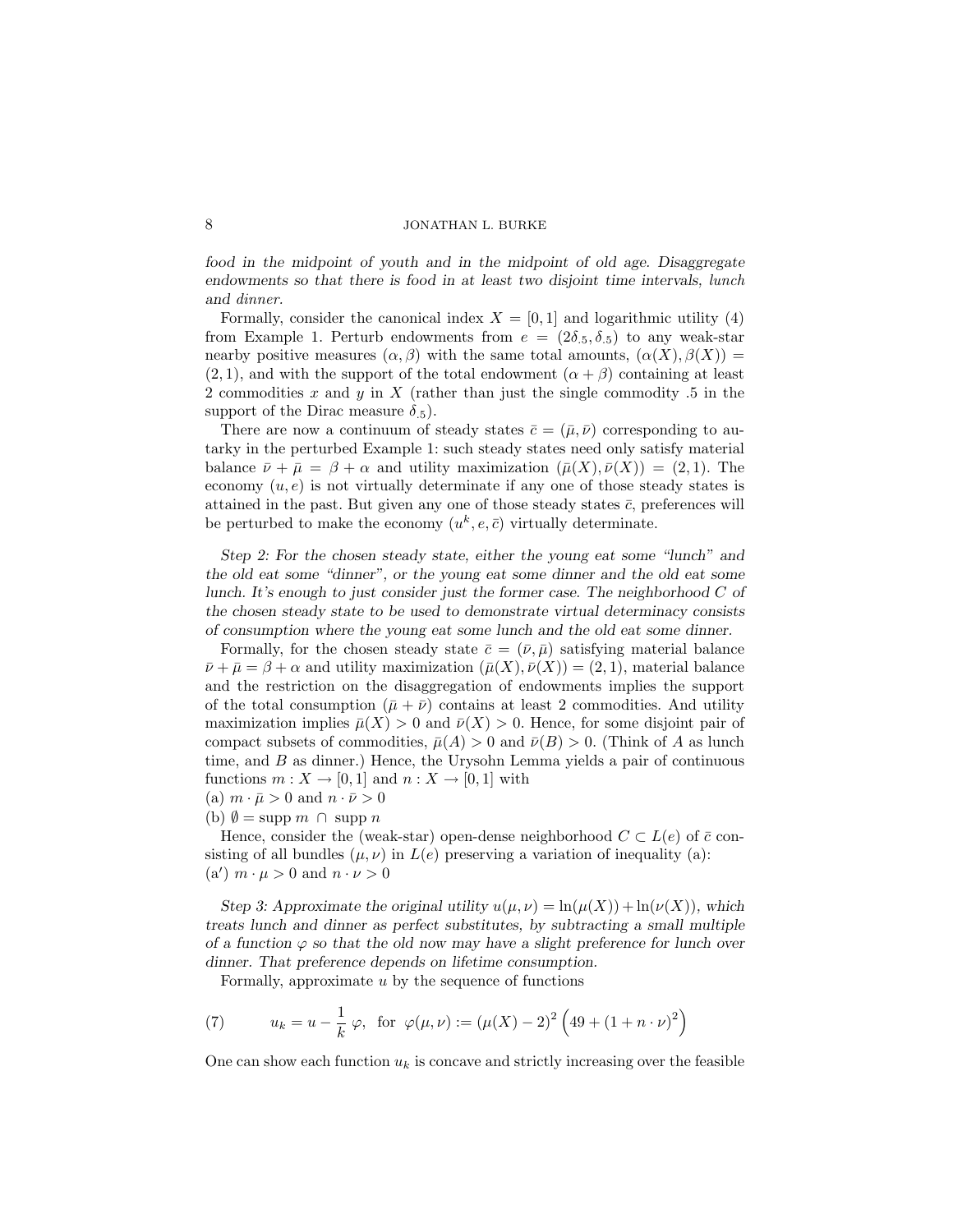set  $L(e)$ , and that  $u_k$  can be extended to be concave and strictly increasing over all of the lifetime consumption set  $L^+$ .

Step 4: For any equilibrium, consider a net trade  $\gamma$  that increases lunch and decreases dinner. The young may sell  $\gamma$  (increasing lunch and decreasing dinner), and the old may buy  $\gamma$  (decreasing lunch and increasing dinner).

Formally, consider any equilibrium  ${c_t}$  of economy  $(u_k, e, \bar{c})$  with each consumption  $c_t$  in the neighborhood C of the chosen steady state (so that Property (a') is satisfied). Let  $\{p_t\}$  be a supporting price system. Consider the period  $t \geq 2$  where old Consumer  $t-1$  consumes  $\nu_{t-1}$  and young Consumer t consumes  $\mu_t$ . Hence, consider the signed measure

$$
\gamma := \begin{cases} \frac{n \cdot \nu_{t-1}}{m \cdot \mu_t} m \mu_t - n \nu_{t-1} & \text{if } n \cdot \nu_{t-1} \le m \cdot \mu_t \\ m \mu_t - \frac{n \cdot \mu_{t-1}}{m \cdot \nu_t} n \nu_{t-1} & \text{if } m \cdot \mu_t < n \cdot \nu_{t-1} \end{cases}
$$

In that definition, the products  $n \cdot \nu_{t-1}$  and  $m \cdot \mu_t$  are scalars, and  $m\mu_t$  and  $n\nu_{t-1}$ are positive measures. That signed measure has these properties:

(i)  $\mu_t - h\gamma \geq 0$  for  $h \in [0, 1]$ , since  $0 < n \cdot \nu_{t-1} \leq m \cdot \mu_t$  and  $m : X \to [0, 1]$ (ii)  $\nu_{t-1} + h\gamma \geq 0$  for  $h \in [0,1]$ , since  $0 < m \cdot \mu_t < n \cdot \nu_{t-1}$  and  $n : X \to [0,1]$ (iii)  $\gamma(X) = 0$ , since  $m\mu_t(X) = m \cdot \mu_t$  and  $n\nu_{t-1}(X) = n \cdot \nu_{t-1}$ (iv)  $n \cdot \gamma < 0$ , since  $\emptyset = \text{supp } m \cap \text{supp } n \text{ and } 0 < n \cdot \nu_{t-1}$ 

Step 5: Since the young eat some lunch and the old eat some dinner and, under the approximated utility, the young treat lunch and dinner as perfect substitutes, then the old can not have any marginal preference for lunch over dinner. The nature of the approximation to utility then restricts lifetime consumption so the young eat a total of 2 units, and the old 1 unit. And that those totals, utility is the same as at the steady state.

Formally, for Consumer  $t$ , property (i) implies it's feasible for Consumer  $t$  to change consumption from the equilibrium choice of  $(\mu_t, \nu_t)$  to  $(\mu_t - h\gamma, \nu_t)$  for  $h \in (0, 1]$ . But property (iii) implies that change does not affect total young-age consumption  $(\mu_t - h\gamma)(X) = \mu_t(X)$ , and so does not affect utility (7):  $u_k(\mu_t$  $h\gamma, \nu_t$ ) is constant in  $h \in [0, 1]$ . Hence, Consumer t's utility maximization at equilibrium (E.3) implies  $p_t \cdot \gamma \leq 0$ .

For Consumer  $t - 1$ , property (iii) implies

$$
u_k(\mu_{t-1}, \nu_{t-1} + h\gamma) = u_k(\mu_{t-1}, \nu_{t-1}) - \frac{1}{k} (\mu_{t-1}(X) - 2)^2 \left(49 + (1 + n \cdot \nu_{t-1} + h(n \cdot \gamma))^2\right)
$$

Hence

$$
\frac{\partial}{\partial h^{+}} u_{k}(\mu_{t-1}, \nu_{t-1} + h\gamma)|_{h=0} = -\frac{2}{k} (\mu_{t-1}(X) - 2)^{2} (1 + n \cdot \nu_{t-1}) n \cdot \gamma
$$

Hence,  $p_t \cdot \gamma \leq 0$  from the previous paragraph and Consumer  $(t-1)$ 's utility maximization  $(E.3)$  implies the left hand directional derivative must not be positive; hence,

$$
0 \le (\mu_{t-1}(X) - 2)^2 (1 + n \cdot \nu_{t-1}) n \cdot \gamma
$$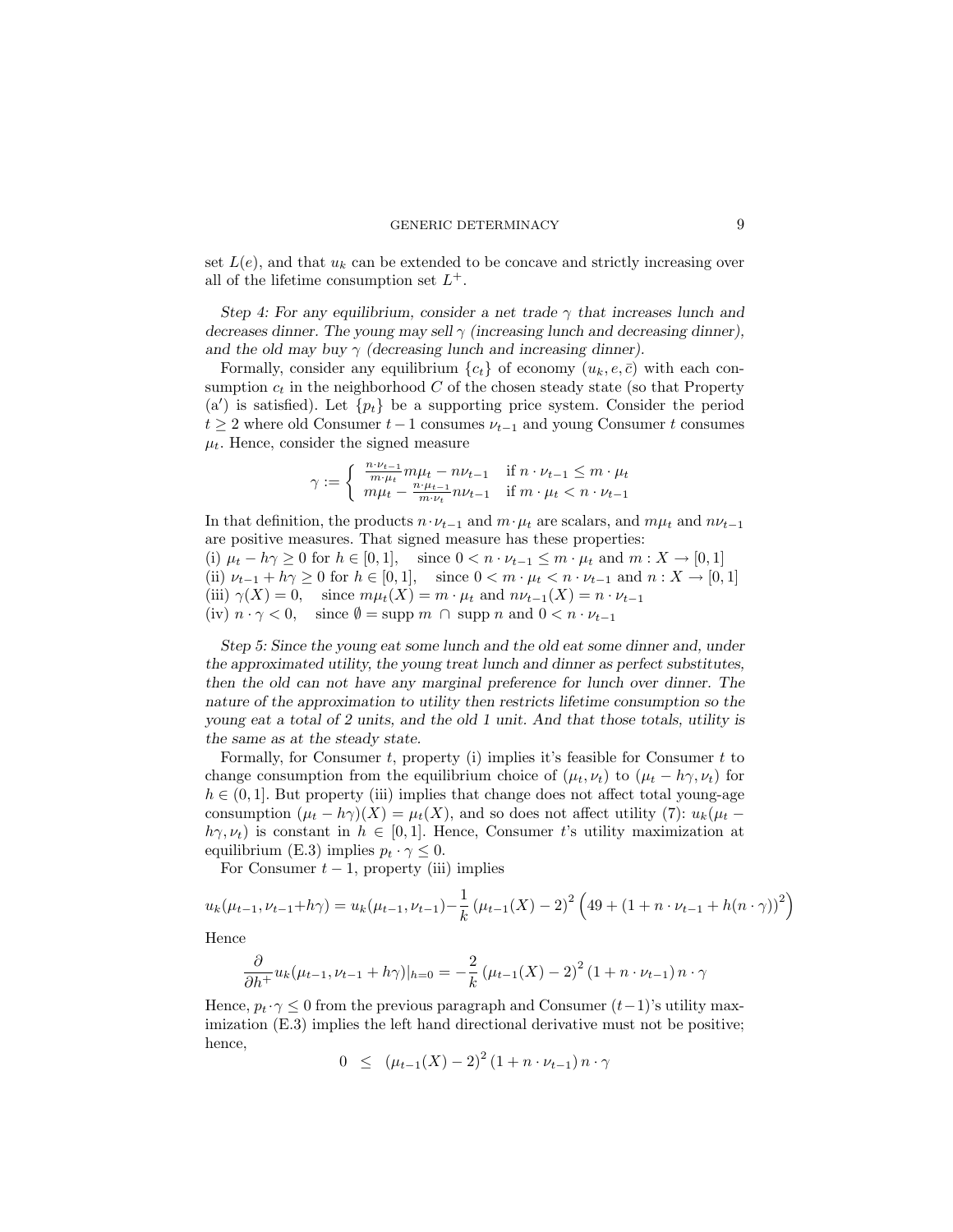Hence,  $n \cdot \nu_{t-1} > 0$  and property (iv)  $n \cdot \gamma < 0$  imply  $\mu_{t-1}(X) = 2$ . That holds for each  $t \geq 2$  fixed in Step 4. Hence,  $(\alpha(X), \beta(X)) = (2, 1)$  and material balance (2) imply  $\nu_{t-2}(X) = 1$ .

Putting it all together, for each Consumer t, the previous paragraph and setting initial consumption equal to the autarkic steady state (E.1) imply  $(\mu_t(X), \nu_t(X)) =$  $(2, 1)$ , which implies  $u_k(\mu_t, \nu_t) = u_k(e)$ , which holding for every equilibrium  $\{c_t\}$ of  $(u, e, \bar{c})$  with consumption in C implies the equilibrium utility set  $\Psi(u_k, e, \bar{c}, C)$ is a singleton  $(D)$ .  $Q.E.D.$ 

What happened to the indeterminate equilibria of Example 1, where the initially old ate any amount of food from 0 to 3/2 except 1?

Each of those equilibrium paths translates into equilibria of the perturbed economy in Example 2. Each path falls into one three groups according to the total endowment A of lunch: If the old eat more than A total along a path, then those equilibria have the old eating all the lunch and some of the dinner. If the old eat exactly A total along a path, then those equilibria have the old eating all the lunch but none of the dinner. And if the old eat less than A total along a path, then those equilibria have the old eating some the lunch but none of the dinner. In all cases, consumption for each consumer  $t \geq 0$  in each path falls outside the neighborhood  $C$  chosen in Step 2, where the young eat some lunch and the old eat some dinner, and so is contained in a closed nowhere dense (negligible) subset of feasible consumption. Hence, the perturbed pairing  $(u_k, e, C)$  can be virtually determinate despite having that continuum of equilibria.

## 4. GENERIC DETERMINACY STATEMENT

This section defines a completely metrizable space of economies and states the main result (Theorem 4.1) that generic economies are virtually determinate. For the rest of the paper, fix the exogenous endowment  $e$  and steady state  $\bar{c}$ . Assume material balance  $\bar{\nu}+\bar{\mu}=\beta+\alpha$  (2). Hence, parameterize economies by their utility functions. One utility function that makes  $(u, e, \bar{c})$  an economy (that is,  $\bar{c}$  is a steady state for  $(u, e)$ ) is the continuous linear function  $u(\mu, \nu) := \mu(X) + \nu(X)$ . We only consider utility functions that are continuously twice differentiable, or  $C^2$ , although Theorem 4.1 is also true for  $C^r$  functions and the  $C^r$  metric  $(1 \leq r \leq \infty).$ 

• Call a utility function  $C^2$  if  $u : L^+ \to \mathbb{R}$  is (weak-star) continuous and if there are continuous functions  $Du: L^+ \times L \to \mathbb{R}$  and  $D^2u: L^+ \times L \to \mathbb{R}$  such that

a) at each bundle  $c \in L^+$ , the partial functions  $Du(c; \cdot) : L \to L$  and  $D^2u(c; \cdot)$ :  $L \rightarrow L$  are linear;

b) at each pair  $(c; \hat{c}) \in L^+ \times L$  where  $c + h\hat{c} \geq 0$  for sufficiently small  $h > 0$ ,  $Du(c; \hat{c})$  is the Gâteaux right-hand first derivative

(8) 
$$
Du(c; \hat{c}) := \lim_{h \to 0^+} \frac{u(c + h\hat{c}) - u(c)}{h} = \frac{d}{dh^+} u(c + h\hat{c}) \Big|_{h=0}
$$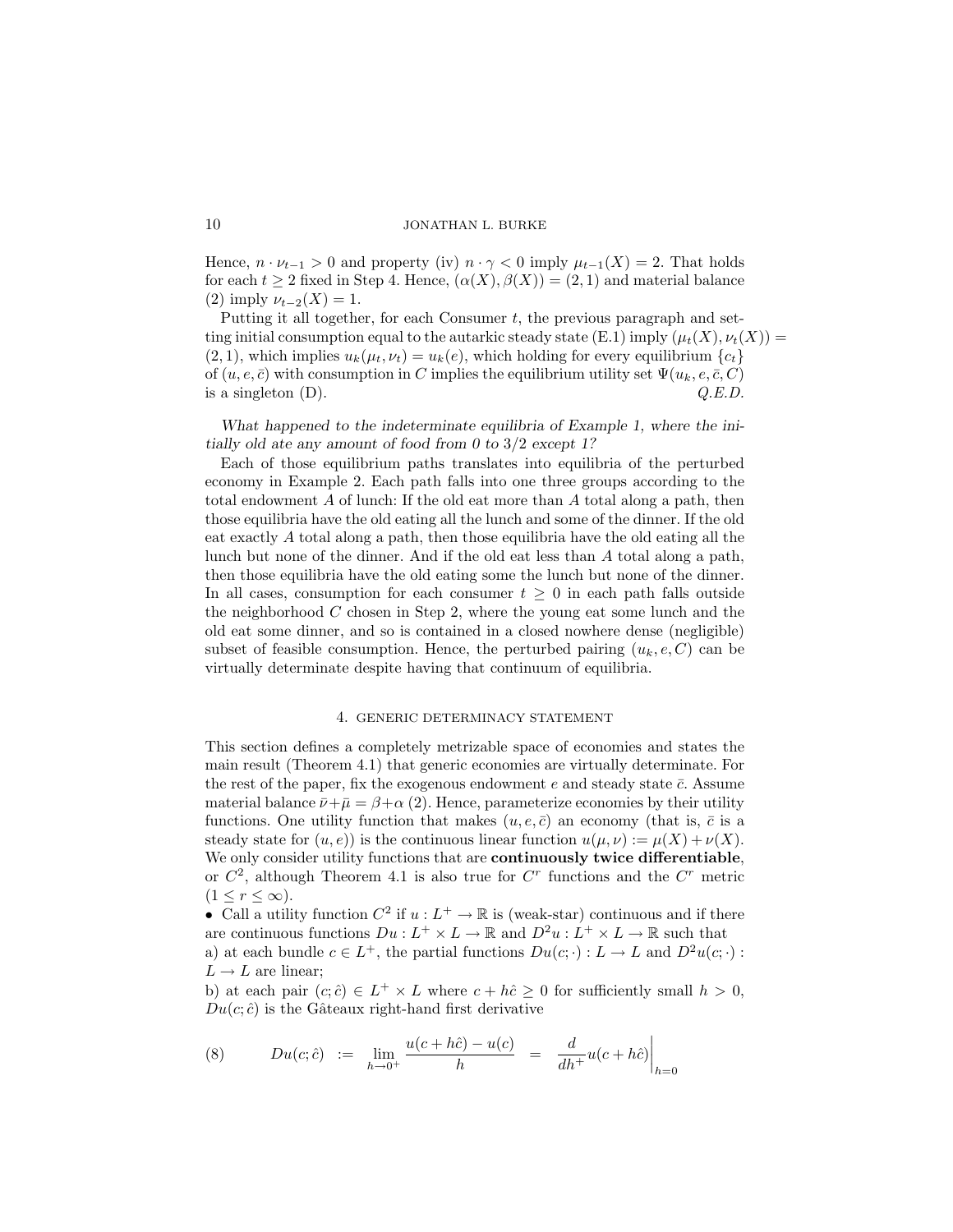and  $D^2u(c; \hat{c})$  is the Gâteaux right-hand second derivative

(9) 
$$
D^2u(c;\hat{c}) := \frac{d}{dh^+}\left(\frac{d}{dh}u(c+h\hat{c})\right)\Big|_{h=0}
$$

The functions  $Du$  and  $D^2u$  are uniquely defined for a  $C^2$  function u because linearity implies  $Du(c; \hat{c}) = Du(c; \hat{c}^+) - Du(c; \hat{c}^-)$  for the positive and negative parts of  $\hat{c}$ , and so equation (8) defines both  $Du(c; \hat{c}^+)$  and  $Du(c; \hat{c}^-)$ .  $D^2u$  is likewise unique.

• The commodity space  $L$  is (weak-star) sigma-compact since it is the union of the sequence of closed balls  $L_m := \{c \in L : |c| \leq m\}$  for the variation norm, and Alaoglu's theorem implies each ball  $L_m$  is compact. The feasible set  $L(e)$  ${c \in L^+ : c \leq (\beta + \alpha, \beta + \alpha)}$  is likewise compact.

**Lemma** 4.1 The set  $C^2(L^+)$  of  $C^2$  functions over  $L^+$  is a completely metrizable topological vector space when endowed with the topology of  $C^2$ -uniform conver- ${\bf generic\,\,\,on\,\,compact\,\,}.$   $Specifically,$   $C^2\text{-}convergence\,\,u_n\to u$  means  $\|u-u_n\|_m\to 0$ 0 for each semi-norm

(10) 
$$
||u||_m := \max_{(c;\hat{c}) \in L_m^+ \times L_m} |u(c)| + |Du(c;\hat{c})| + |D^2 u(c;\hat{c})|
$$

The subset U of concave and strictly-increasing functions u that make  $(u, e, \bar{c})$ an economy is a completely metrizable subspace of  $C^2(L^+)$ .

For the exogenous steady state  $\bar{c} = (\bar{\mu}, \bar{\nu})$ , assume

A: Either some commodity  $\bar{x}$  in supp  $\bar{\mu}$  is a limit point of supp  $\bar{\nu}$ , or some commodity  $\bar{x}$  in supp  $\bar{\nu}$  is a limit point of supp  $\bar{\mu}$ .

In the canonical case  $X = [0, 1]$  with each commodity in positive supply  $X =$ supp  $\bar{\mu} \cup$  supp  $\bar{\nu}$ , Assumption A merely requires that both the young and old consume something, supp  $\bar{\mu} \neq \emptyset$  and supp  $\bar{\nu} \neq \emptyset$ .

To construct the sets used in the definition of virtual determinacy (D), for each positive integer  $n$ , define the open ball

(11) 
$$
B_n := \left\{ x \in X : d(x, \bar{x}) < \frac{1}{n} \right\}
$$

with diameter  $1/n$  and centered on the reference commodity  $\bar{x}$  from Assumption A, and the set

(12) 
$$
C_n := \left\{ (\mu, \nu) \in L(e) : \mu \mid B_n \geq \frac{1}{n} \bar{\mu} \mid B_n, \quad \nu \mid B_n \geq \frac{1}{n} \bar{\nu} \mid B_n \right\}
$$

There,  $(\mu \mid B_n) \in M^+(X)$  denotes the restriction of  $\mu$  to  $B_n$ , so that  $(\mu \mid$  $B_n(G) = \mu(B \cap B_n)$  for each Borel set  $B \subset X$ . Likewise for the other measures. The sets  $C_n$  were defined to contain the steady state  $\bar{c}$  and be as big as possible for our statement of virtual determinacy.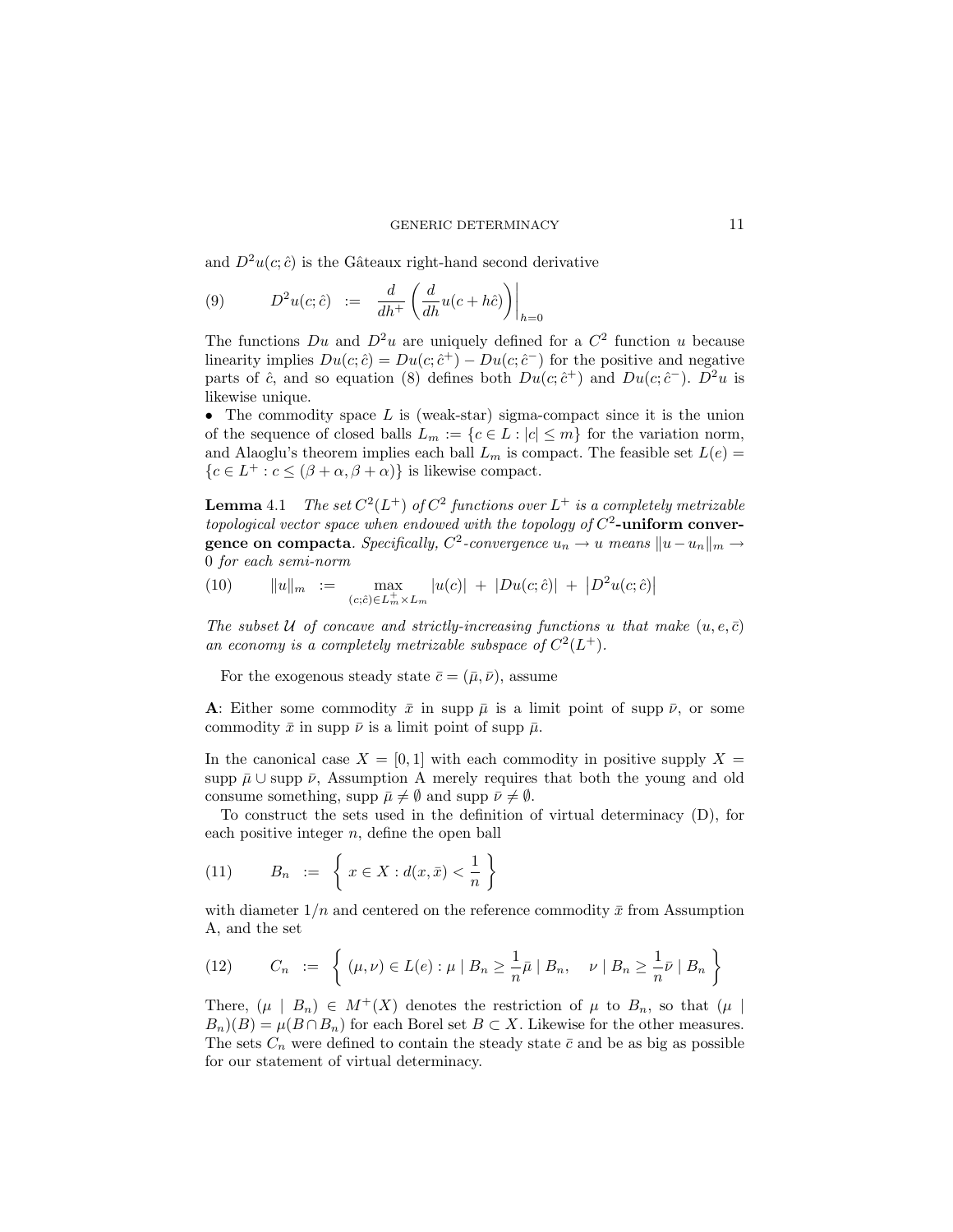Theorem 4.1 For each utility function u in some residual (generic) subset of U, the utility set  $\Psi(u, e, \bar{c}, \bigcup_n C_n)$  is a singleton  $(D)$ , and each function dia  $\Psi(\cdot, e, \bar{c}, C_n): \mathcal{U} \to \mathbb{R}$  is zero and continuous at u.

There, the diameter "dia" is defined with respect to any given metric  $d$  for the sup-norm topology on  $\ell^{\infty}$ . The diameter dia  $\Psi(u, e, \bar{c}, C_n)$  of the utility set (6) thus measures the degree of virtual indeterminacy. The continuity of dia  $\Psi(\cdot, e, \bar{c}, C_n)$  means indeterminacy returns slowly if the economic model is perturbed out of the residual set.<sup>4</sup>

The strength of the determinacy in Theorem 4.1 depends on the size of the sets  $C_n$  and of their union  $\bigcup_n C_n$ , relative to the entire feasible set  $L(e)$ . The union  $\bigcup_n C_n$  is "big" in the sense that it includes the set

$$
\left\{\;(\mu,\nu)\in L(e): \mu\geq \frac{1}{n}\bar{\mu} \;\;\text{and}\;\; \nu\geq \frac{1}{n}\bar{\nu} \;\;\text{for some}\;\; n>0\;\right\}
$$

which is an open-dense (generic) subset of  $L(e)$  for the topology induced by the norm

(13) 
$$
\|(\mu, \nu)\|_e := \inf \{ \lambda > 0 : \mu^+ + \mu^- \le \lambda(\alpha + \beta), \quad \nu^+ + \nu^- \le \lambda(\alpha + \beta) \}
$$

over L, where  $\mu^+, \nu^+$  and  $\mu^-, \nu^-$  are the positive and negative parts of the measures. (That topology on  $L(e)$  is only used to show the union  $\bigcup_n C_n$  is "big"; it is not used to prove Theorem 4.1.)

The first part of Theorem 4.1 evidently follows from the second part. But for any function  $f$  defined over any topological space  $\mathcal{U}$ , the set

(14) {  $u \in \mathcal{U}$  :  $f(u) = 0$  and  $f(\cdot)$  is continuous at  $u$  }

is  $G_{\delta}$  in  $\mathcal{U}$ , being the countable intersection, over the positive integers n, of the open sets

$$
\left\{ u \in \mathcal{U} : \sup_{v \in N_u} |f(v)| < 1/n \text{ for some open neighborhood } N_u \text{ of } u \right\}
$$

Hence, for Theorem 4.1 it is sufficient to prove, for each utility function  $u$  in some residual subset of U, each function dia  $\Psi(\cdot, e, \bar{c}, C_n): \mathcal{U} \to \mathbb{R}$  is zero and continuous at u.

# 5. GENERALIZATIONS

Example 1 embedded an economy with 1 good per period using type space  $X = [0, 1]$ . Any economy with n goods per period can likewise be embedded, but using type space  $X = \{1, ..., n\} \times [0, 1]$ :

<sup>&</sup>lt;sup>4</sup>The function  $\Psi(\cdot, e, \bar{c}, C_n)$  is like Thomae's popcorn function, which is zero and continuous at each irrational number (a residual set), and positive and discontinuous at each rational (a meagre set).